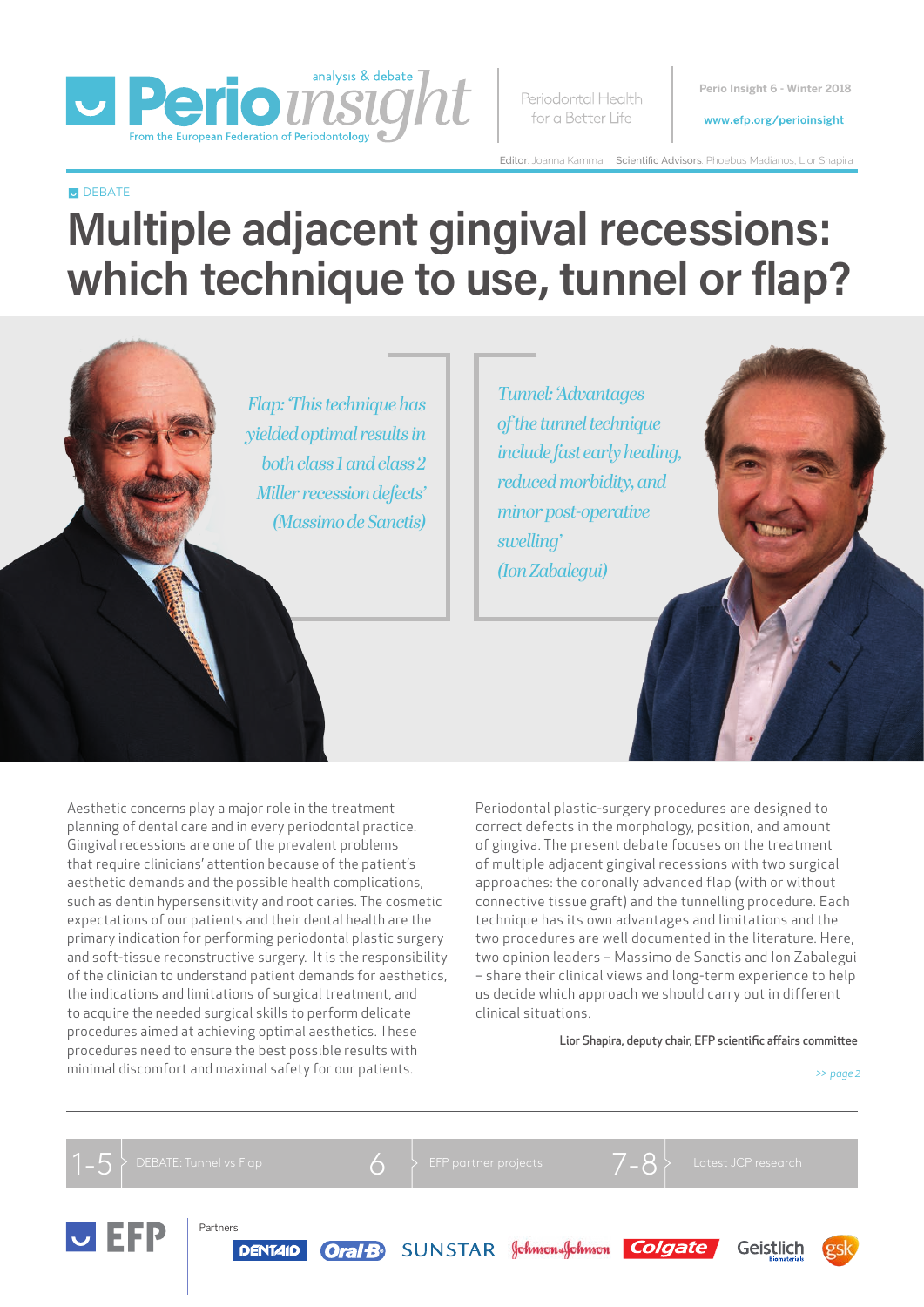## **Massimo de Sanctis: 'MCAF: a very effective approach to solving aesthetic problems when multiple recessions are present'**

The multiple coronally advanced flap (MCAF), as proposed by Giovanni Zucchelli and me in 2000, has become the most widely used surgical approach when treating multiple recessions. MCAF is a simple technique that nevertheless yields very good results when complete root coverage is the aim of the surgery.

It is clear that the most important indication for this technique is aesthetic. Very often, patients requiring root coverage have very high expectations and are extremely critical if surgery is likely to produce scar tissue or incomplete results.

For such patients, it is thus quite evident that one should utilise the technique that has resulted in producing the highest rate of complete root coverage. However, it needs to be kept in mind that root coverage alone is no longer an acceptable answer to the aesthetic request. Nowadays it is mandatory for surgery to recreate an anatomical condition equal to the one the patient had before the recession was established. This means that no scar tissue is acceptable and that the blending in tissue colour and texture must be perfect, without any excess in keratinized tissue.

The MCAF has an envelope design. This means that by avoiding vertical releasing incisions, the healing is not affected by scars or keloids.

The elevation of the flap – split-full-split – provides a good reason for the likely success of this technique. In fact, such a technique represents a surgical modulation of the soft-tissue thickness.

This technique maintains a partial-thickness recipient bed, where the vascular exchanges are of paramount importance: that is, the area of the surgical papilla where the flap is anchored and where every effort must be made to reduce the risk of tissue shrinkage.

In the second part of the flap, the periosteum is maintained in the flap by means of a full-thickness elevation, augmenting the thickness of the flap over the most critical part – the avascular root surface. Including the periosteum in the portion of flap that will be moved coronally and positioned over the avascular surface will provide maximum stability.

Finally, the most apical portion – raised split thickness – allows flap mobilisation because all muscular insertions are detached by the flap, so the tissue remains free from muscle tension.

#### **Optimal results**

This technique has yielded optimal results in both class 1 and class 2 Miller recession defects. Nevertheless, a multiple recession cannot be categorised in the same way as a single recession. Very often teeth adjacent to each other show a different amount and a different thickness or height of keratinized tissue – that is, they may be classified as Miller class 1 or class 2. This is an anatomical factor of paramount importance for flap stability following the surgical procedure.

For this reason, some modifications have been added to the original technique – such as the use of a connective graft in the so-called multiple bilaminar flap – which have increased the predictability of the procedure.

The use of a connective tissue in combination with a coronal

 $\theta$ 

*"It is clear that the most important indication for this technique is aesthetic"*



FIG 1: Patient showing multiple recession and NCCL, maxillary arch





FIG 3: Quadrant 2 Multiple CAF incision









FIG 4: Flap elevated, split-full-split; note calculus on root surfaces

FIG 5: Flap sutured

FIG 6: Six-months healing

FIG 7: Maxillary arch pre-op and six-month healing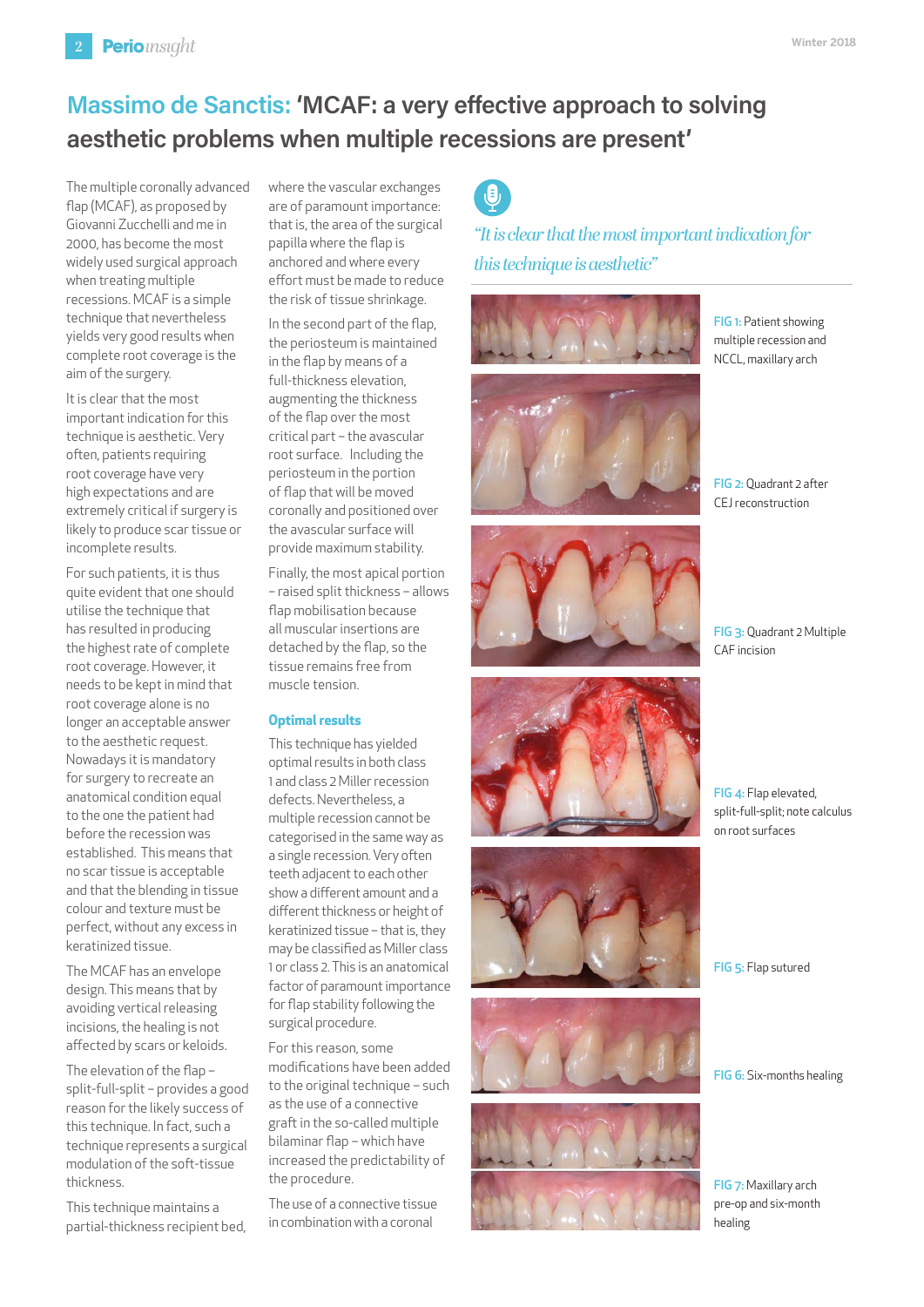advanced flap is well described in literature and obtains the maximum probability of root coverage without altering the aesthetic outcome of the surgical area.

Although it is well documented in the literature that MCAF plus connective tissue graft yields less pain than the tunnel technique, the harvesting of connective tissue from the palate exposes the patient to a second surgical site and can affect morbidity in the healing phase. For this reason – and taking into account that not all the recession in a quadrant/ sextant has the same amount and thickness of keratinized tissue – a selective use of connective tissue grafting has been developed to reduce the dimension and depth of the harvesting area, thereby reducing post-surgical pain.

With this approach, a connective tissue graft of very small dimensions is positioned only over roots where the soft tissue is very thin or keratinized tissue is lacking. While this can achieve  $\bullet$ 

*"This technique has yielded optimal results in both class 1 and class 2 Miller recession defects"*



## **Massimo de Sanctis**

the same amount of root coverage as utilising a long and large fragment of connective tissue, it also greatly reduces the patient's post-operation discomfort.

In conclusion, the MCAF technique – with or without a connective-tissue graft – is a very effective technical approach to solving aesthetic problems when multiple recessions are present. It provides the best results when compared to other surgical techniques, it is easy to perform, and does not result in excessive discomfort to patients.

Graduated in periodontology at Boston University in 1982 and obtained an MSc in periodontology from the same university for an experimental study carried out between 1982 and 1983. In 1987, he was appointed professor of periodontology at the II University of Rome where he taught until 1989. Between 1989 to 1999 he held various teaching positions at the University of Bologna, and between 2000 and 2014 he was professor of periodontology at the University of Sienna. In

2015 he was nominated professor at the Vita-Salute San Raffaele University in Milan, where he is chair of the programme of periodontology and director of the clinical department of periodontology. The author of more than 100 scientific articles, Professor de Sanctis is a fellow of the International College of Dentistry, a member of the American Academy of Periodontology, a past president of the Italian Society of Periodontology, and a past president of the Italian Co-ordinating Committee for the Scientific Societies.

## **Ion Zabalegui: 'The tunnel approach is the treatment of choice in the absence of keratinised tissue, when low morbidity is expected, and when patients need public exposure soon after surgery'**

For years, there has been a tendency in dentistry – and in periodontology in particular – to create controversy, and sometimes this has been more for the glory of the professionals than for the benefit of patients.

In relation to the treatment of multiple adjacent gingival recessions, let us try to explore in a positive way some of the features that have led to the tunnel technique's becoming the most popular technique among many dental professionals.

The basic advantages of the tunnel technique are:

- **1.** Fast early healing with no visible marks as early as two weeks post-operation, because of the surgical design;
- **2.**No vertical releasing incisions: relaxation of the flap comes from partial thickness undermining beyond the mucogingival junction;
- **3.** No papilla incisions: they are undermined, preserving the tip and the vascularisation from the palatal masticatory mucosa;
- **4.** Immediate augmentation of the band of keratinised

mucosa: theoretically, this will reduce the chances of relapse if the aetiology returns;

- **5.** Reduced morbidity;
- **6.** No displacement of the mucogingival line;
- **7.** No changes in the depth of the vestibule;
- **8.** Minor post-operative swelling.

The exposure of the tissue has been claimed to be a risk factor for low predictability of the tunnel procedure. However, this factor can be counteracted by two different approaches:

- **1.** A coronal traction of the tissue by means of specifically designed sutures anchored with composite to the crowns of the treated teeth, as described by several authors (Sofia Aroca, Anton Sculean, Otto Zuhr).
- **2.** Changing the sequence of the surgical procedure: starting out with the acquisition of the donor tissue in order to carry out a test before designing the flap and the number of teeth where the treatment will be carried out.

The critical factor for indicating a tunnel procedure is the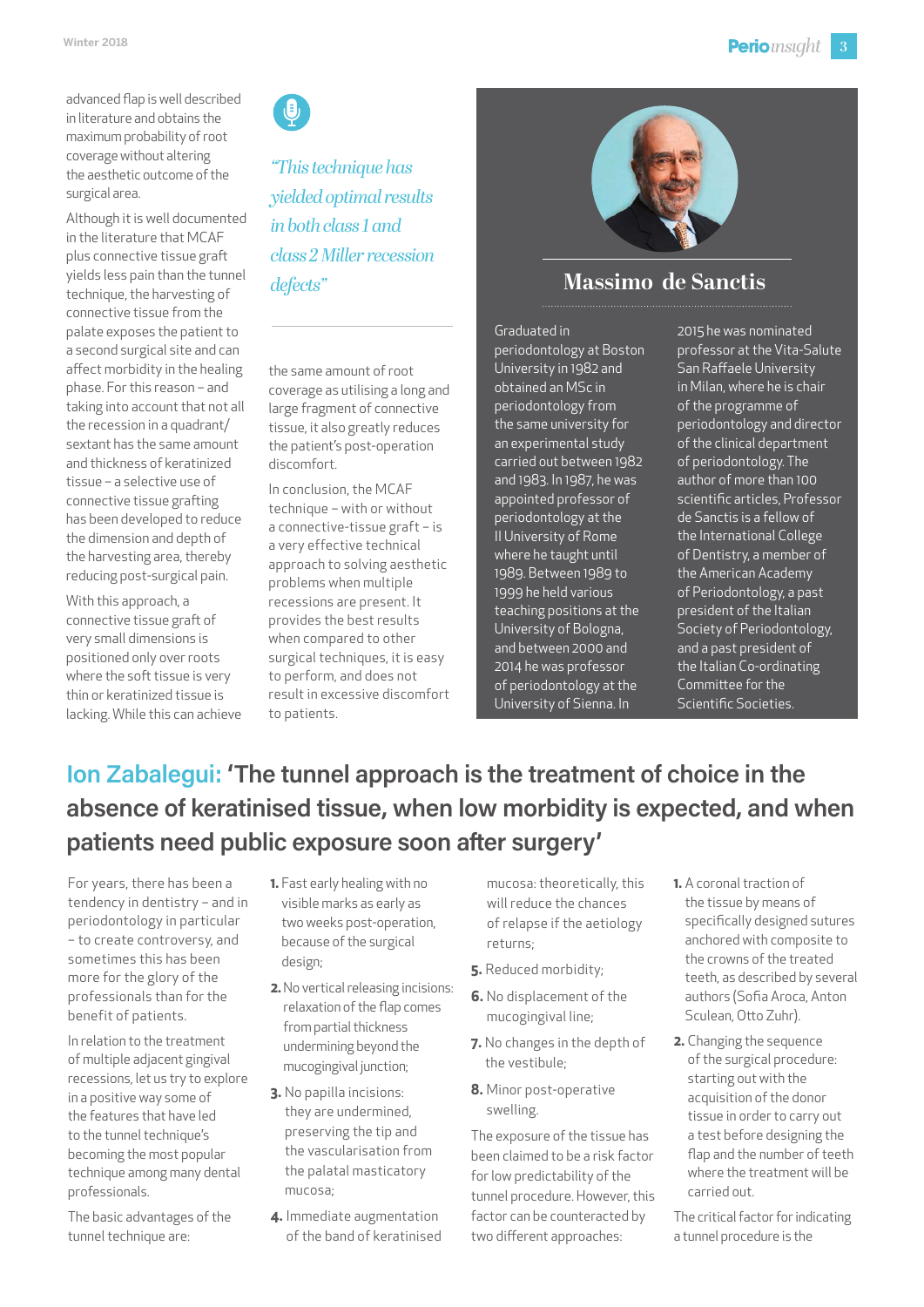

dimension of the donor tissue. In a situation with generous palatal masticatory mucosa, the tunnelling technique provides fast healing in the papilla areas with hardly any residual evidence of the procedure two weeks post-operation.

#### **Change in protocol**

This is the reason why I have advocated a change in protocol for the treatment of multiple adjacent gingival recessions: first, the donor tissue should be harvested, a test should be performed on the recipient site, and then the decision should be made about which type of recipient bed is going to be best for the patient.

Referred morbidity is another issue: we as therapists try to provide the lowest amount of post-operational morbidity if the goal of the procedure fulfils patient and treatment expectations. It is very difficult through a randomised controlled trial to measure the exact procedures carried out by surgeons with similar kinds of expertise. However, in my experience in both private and university environments, in terms of patient-related quality of life (unpublished data), tunnel recessioncoverage procedures involve less perception of external inflammation and external bruising compared to coronally advanced flap (CAF). As far as post-operational pain is concerned, no difference has been found on the flap side of the procedure or the palatal donor area.

The tunnel approach is definitely the treatment of choice in the absence of keratinized tissue, when low morbidity is expected for the patient, and when the patient needs to have public exposure within a short period of time after the surgical procedure.

Nevertheless, my personal clinical recommendation is that professionals should be well trained in both procedures. There will always be clinical situations in which one of the procedures "a priori" should provide better outcome expectations than the other.









FIG 8: Multiple adjacent gingival recessions in anterior maxilla on a high-smile-line patient seeking root-coverage treatment for aesthetic reasons

FIG 9: Try-on of the harvested Ct graft for decision-making: large enough for a tunnel procedure

FIG 10: CT graft placed inside bilaminar tunnel bed

#### FIG 11: Six-week healing

#### **Select Bibliography**

- >> Allen AL. Use of a supraperiosteal envelope in soft tissue grafting for root coverage. I. Rationale and technique. *Int J Periodontics Restorative Dent.* 1994 14(3):216-227.
- >> Aroca S, Molnar B, Windisch P, Gera I, Salvi GE, Nikolidakis D, & Sculean A. Treatment of multiple adjacent Miller class I and II gingival recessions with a Modified Coronally Advanced Tunnel (MCAT) technique and a collagen matrix or palatal connective tissue graft: a randomized, controlled clinical trial*. Journal of Clinical Periodontology* 2013 40, 713-720.
- >> Burkhardt R & Lang NP. Coverage of localized gingival recessions: comparison of micro- and macrosurgical techniques. *Journal of Clinical Periodontology* 2005 32, 287-293.
- >>Cairo F, Cortellini P, Pilloni A, Nieri M, Cincinelli S, Amunni F, et al. Clinical efficacy of coronally advanced flap with or without connective tissue graft for the treatment of multiple adjacent gingival recessions in the aesthetic area: a randomized controlled clinical trial. *Journal of Clinical Periodontology* 2016 43(10):849–56.
- >> Chambrone L & Tatakis DN. Periodontal soft tissue root coverage procedures: a systematic review from the AAP Regeneration Workshop*. Journal of Periodontology* 2015 86, S8-S51.
- >>De Sanctis M, Baldini N, Goracci C, Zucchelli G. Coronally advanced flap associated with a connective tissue graft for the treatment of multiple recession defects in mandibular posterior teeth. *Int J Periodontics Restorative Dent.* 2011 Nov-Dec;31(6):623-30.
- >>Gobbato L, Nart J, Bressan E, Mazzocco F, Paniz G, Lops D. Patient morbidity and root coverage outcomes after the application of a subepithelial connective tissue graft in combination with a coronally advanced flap or via a tunneling technique: a randomized controlled clinical trial. *Clin Oral Invest*. 2016 Jan 27;1–14.
- >>Graziani F, Gennai S, Roldán S, Discepoli N, Buti J, Madianos P, Herrera D. Efficacy of periodontal plastic procedures in the treatment of multiple gingival recessions. *Journal of Clinical Periodontology* 2014 41, S15.
- >> Pini Prato GP, Cairo F, Nieri M, Franceschi D, Rotundo R, Cortellini P. *Coronally advanced flap versus connective tissue graft in the treatment of multiple gingival recessions: a split-mouth study with a 5-year follow-up. Journal of Clinical Periodontology* 2010 37(7):644–50.
- >> Rebele SF, Zuhr O, Schneider D, et al. Tunnel technique with connective tissue graft versus coronally advanced flap with enamel matrix derivative for root coverage: a RCT using 3D digital measuring methods. Part II. Volumetric studies on healing dynamics and gingival dimensions. *Journal of Clinical Periodontology* 2014 41:593-603.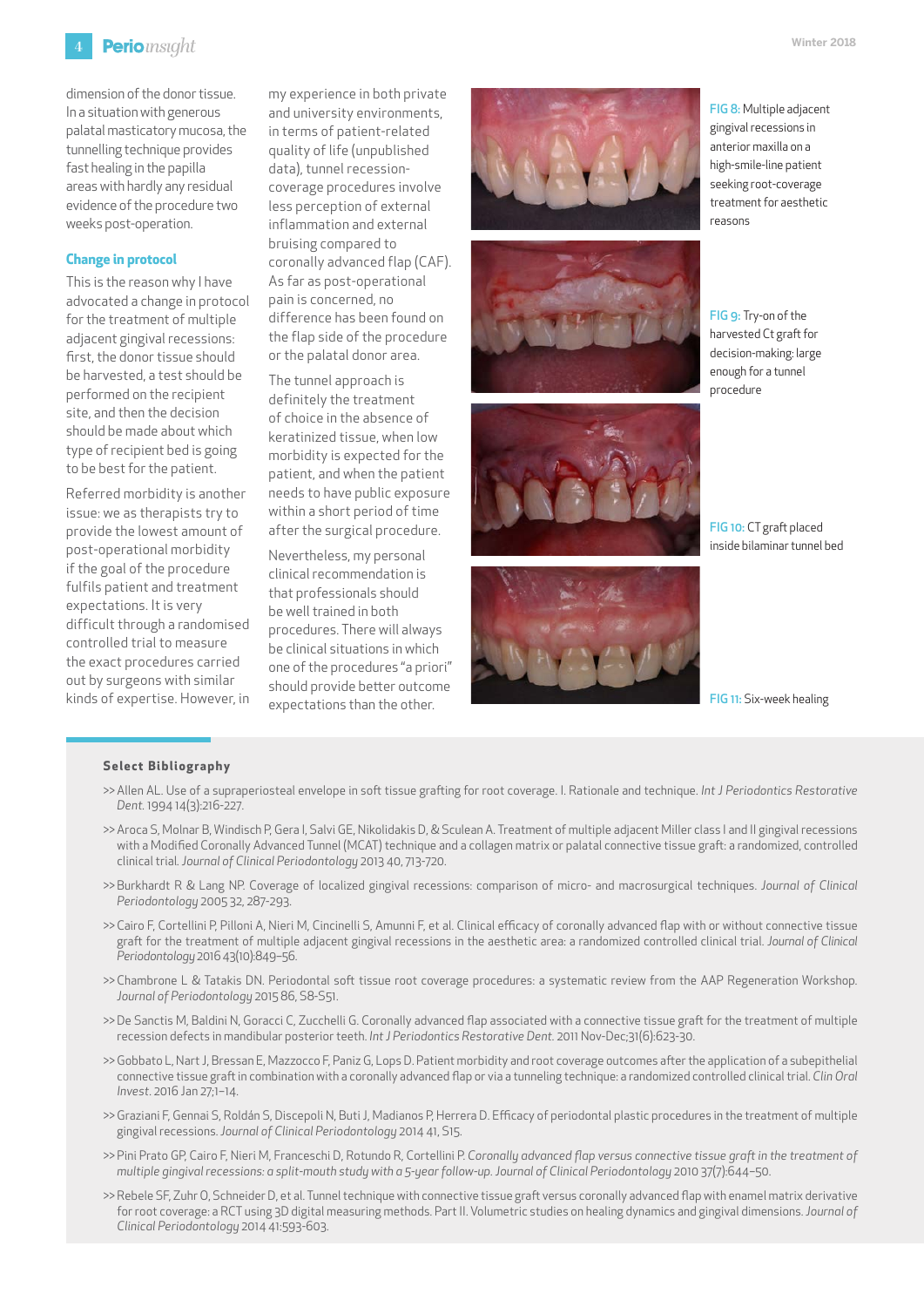

FIG 12: One-year smile





FIG 13: Initial full-mouth multiple adjacent gingival recessions, both upper and lower arches





### *'The critical factor for indicating a tunnel procedure is the dimension of the donor tissue'*



## **Ion Zabalegui**

From Bilbao (Spain), he studied for his M.D. and completed stomatology at the Universidad del País Vasco, in Bilbao, in 1984. From 1985 to 1987, he studied for the Certificate in Periodontology at the University of Southern California, where his mentor was Dr. Oded Bahat. After receiving this qualification, he dedicated his work exclusively to periodontology and implant dentistry at the Albia Dental Clinic in Bilbao, alongside his brother Borja (an endodontist)

and Dr Jaime Gil. At the same time, he became a visiting professor at the postgraduate programme in periodontology at Madrid's Complutense University, under the guidance of Professor Mariano Sanz. Since then, he has published several articles on periodontal regeneration, periodontal plastic surgery, and implant dentistry. He remains in private practice and is known within the periodontal community for his minimally invasive approach to surgical treatments.

- >> Salama H, Salama M, Garber D. The Tunnel Technique in the Periodontal Plastic Treatment of Multiple Adjacent Gingival Recession Defects: A Review. *Inside Dentistry. Inside Periodontics*. 2008 78-81.
- >> Stefanini M, Zucchelli G, Marzadori M, de Sanctis M. Coronally Advanced Flap with Site-Specific Application of Connective Tissue Graft for the Treatment of Multiple Adjacent Gingival Recessions: A 3-Year Follow-Up Case Series. *Int J Periodontics Restorative Dent.* 2018 Jan/ Feb;38(1):25-33.
- >> Zabalegui I, Sicilia A, Cambra J, et al. Treatment of multiple adjacent gingival recessions with the tunnel subepithelial connective tissue graft: a clinical report. *Int J Periodont Restorative Dent.* 1999 19:199-206.
- >> Zucchelli G, Mele M, Mazzotti C, Marzadori M, Montebugnoli L, de Sanctis M. Coronally advanced flap with and without vertical releasing incisions for the treatment of multiple gingival recessions: a comparative controlled randomized clinical trial. *J Periodontol.* 2009 Jul 1;80(7):1083-94.
- >> Zucchelli G, de Sanctis M. The coronally advanced flap for the treatment of multiple recession defects: a modified surgical approach for the upper anterior teeth. *J Int Acad Periodontol.* 2007 Jul;9(3):96-103.
- >> Zucchelli G, de Sanctis M. Long-term outcome following treatment of multiple Miller class I and II recession defects in esthetic areas of the mouth. *J Periodontol.* 2005 Dec;76(12):2286-92.
- >> Zucchelli G, de Sanctis M. Treatment of multiple recession-type defects in patients with esthetic demands*. J Periodontol.* 2000 Sep;71(9):1506–14.
- >> Zucchelli G, Gori G, Mele M, Stefanini M, Mazzotti C, Marzadori M, Montebugnoli L, de Sanctis M. Non-carious cervical lesions associated with gingival recessions: a decision-making process. *J Periodontol.* 2011 Dec;82(12):1713-24.
- >> Zucchelli G, Mele M, Stefanini M, Mazzotti C, Marzadori M, Montebugnoli L, de Sanctis M. Patient morbidity and root coverage outcome after subepithelial connective tissue and de-epithelialized grafts: a comparative randomized-controlled clinical trial. *Journal of Clinical*  Periodontology. 2010 Aug 1;37(8):728-38.
- >> Zuhr O, Fickl S, Wachtel H, Bolz W, & Hürzeler MB (2007) Covering of gingival recessions with a modified microsurgical tunnel technique: case report. *The International Journal of Periodontics & Restorative Dentistry* 27, 457-463.
- >> Zuhr O, Rebele SF, Schneider D, Jung RE, & Hürzeler MB (2014) Tunnel technique with connective tissue graft versus coronally advanced flap with enamel matrix derivative for root coverage: a RCT using 3D digital measuring methods. Part I. Clinical and patient-centred outcome*s. Journal of Clinical Periodontology* 41, 582-592.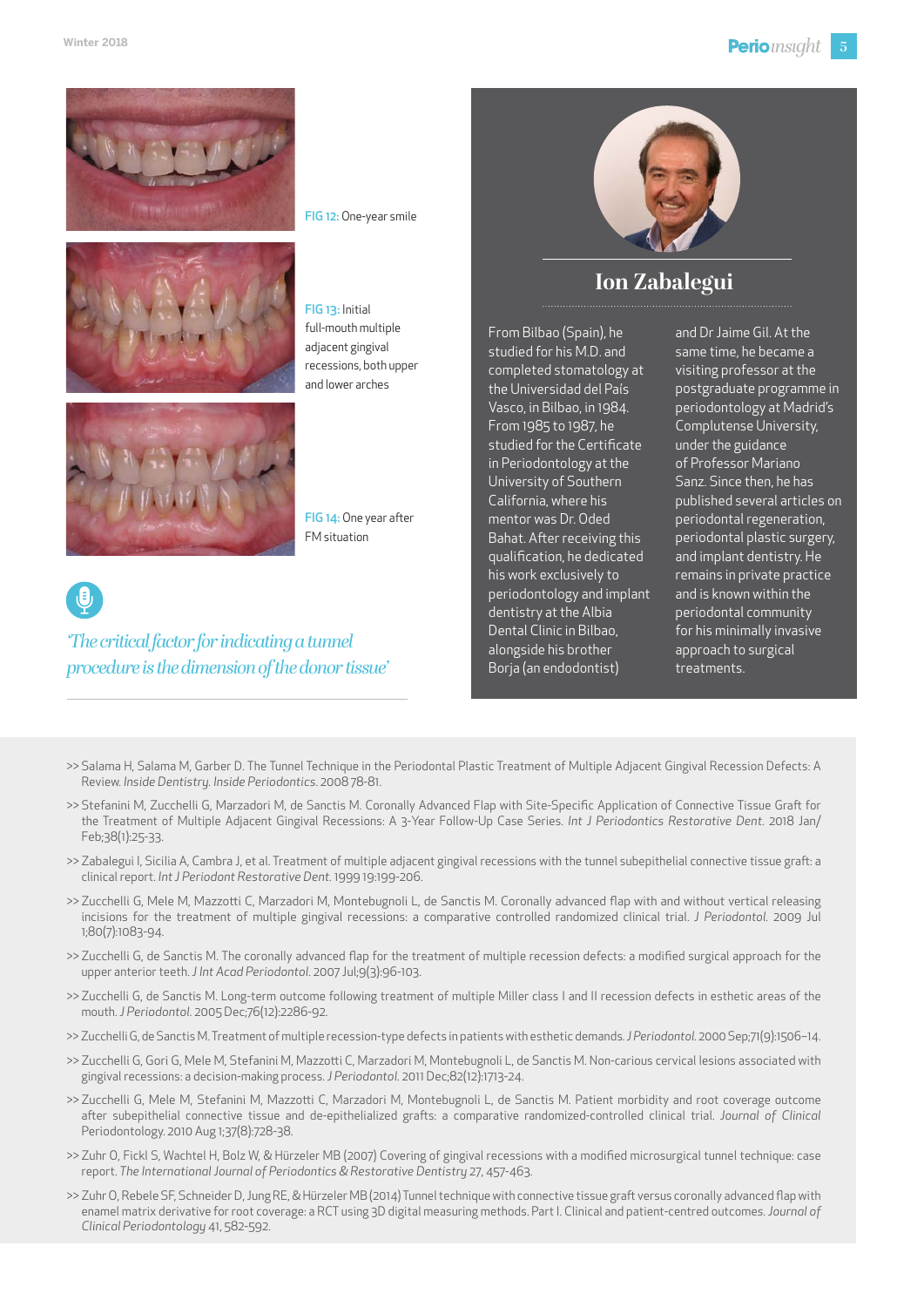## **EFP launches science-based outreach projects with its partners E** FOCUS

**The EFP has launched two educational projects – on oral health and pregnancy, and on periodontal disease and caries – with its partners Oral-B and Colgate. The projects provide clear information, derived from evidence-based science, in various formats aimed at different groups.** 

Both initiatives are based around dedicated websites that house detailed, fully referenced scientific reports as well as brochures aimed at groups such as oral-health

professionals, other health professionals, researchers, policymakers, and patients.

"These projects are a great example of how the EFP can work at the same time with

its partners and with its national-society members to the wider benefit of patients and society at large," said Gernot Wimmer, EFP president.

The EFP is discussing similar projects with its other partners. The next one in the pipeline will be produced in partnership with Sunstar and will be devoted to periodontal disease and diabetes.

## **Oral Health & Pregnancy**

Oral health is of fundamental importance during pregnancy because periodontal disease has been linked to various complications including preterm birth, low birth weight, and pre-eclampsia.

The Oral Health & Pregnancy project [\(oralhealthandpregnancy.](file:oralhealthandpregnancy.efp.org) [efp.org](file:oralhealthandpregnancy.efp.org)), produced in partnership with Oral-B, offers information and advice based on scientific reports covering women's oral health during pregnancy, treating periodontal disease during pregnancy, and the biological mechanisms between periodontal diseases and pregnancy.

Key points from these reports include:

- The mouth is one of the main areas involved in the physiological and hormonal changes that take place during pregnancy;
- Pregnant women can be affected by pregnancy gingivitis, *granuloma gravidarium* (pregnancy tumour), and periodontitis;
- Research shows that nonsurgical periodontal therapy during the second trimester is safe – but it does not reduce



the incidence of adverse pregnancy outcomes;

- In terms of affecting adverse pregnancy outcomes, it may be more effective to provide periodontal intervention before conception;
- Clinical studies suggest that bacteria from the mouth colonise the foetus and the placenta, with blood as the most likely vehicle of transmission;
- Further co-ordinated research is needed.

"Women's oral health during pregnancy is very important, not only for its possible impact on delivery – and thus the possibility of preventing complications – but also for the oral health of pregnant women themselves," said Professor Mariano Sanz, who co-ordinated the project.

## **Perio & Caries**

The EFP project Perio & Caries [\(perioandcaries.efp.](file:perioandcaries.efp.org) [org\)](file:perioandcaries.efp.org), developed in partnership with Colgate, builds on the outcomes of Perio Workshop 2016, devoted to "The boundaries between dental caries and periodontal disease" and organised by the EFP and ORCA (European Organisation for Caries Research).

This workshop, involving 75 leading cariologists and periodontists, reviewed all available evidence on common links between these preventable oral conditions.

The Perio & Caries project report *The boundaries between caries and gum disease,* compiled by Professor Nicola West from the workshop's consensus reports, emphasises that periodontal diseases and dental caries are the most common non-communicable diseases in mankind and the main cause of tooth loss.

The dental biofilm is a major biological determinant common to the development of both diseases, which share common risk factors and social determinants.

The report recommends various areas for future research including:



- The role played by genetics in the initiation and progression of both diseases;
- Longitudinal design studies to better explore causality;
- Further analysis of existing epidemiological data to determine the effect of common risk factors;
- Research to improve understanding of potentially modifiable risk factors;
- Properly designed randomised controlled trials addressing the simultaneous management of gingivitis and dental caries;
- Epidemiological surveillance in older populations and studies assessing the impact of elderly comorbidities in delivering effective oral-health preservation strategies.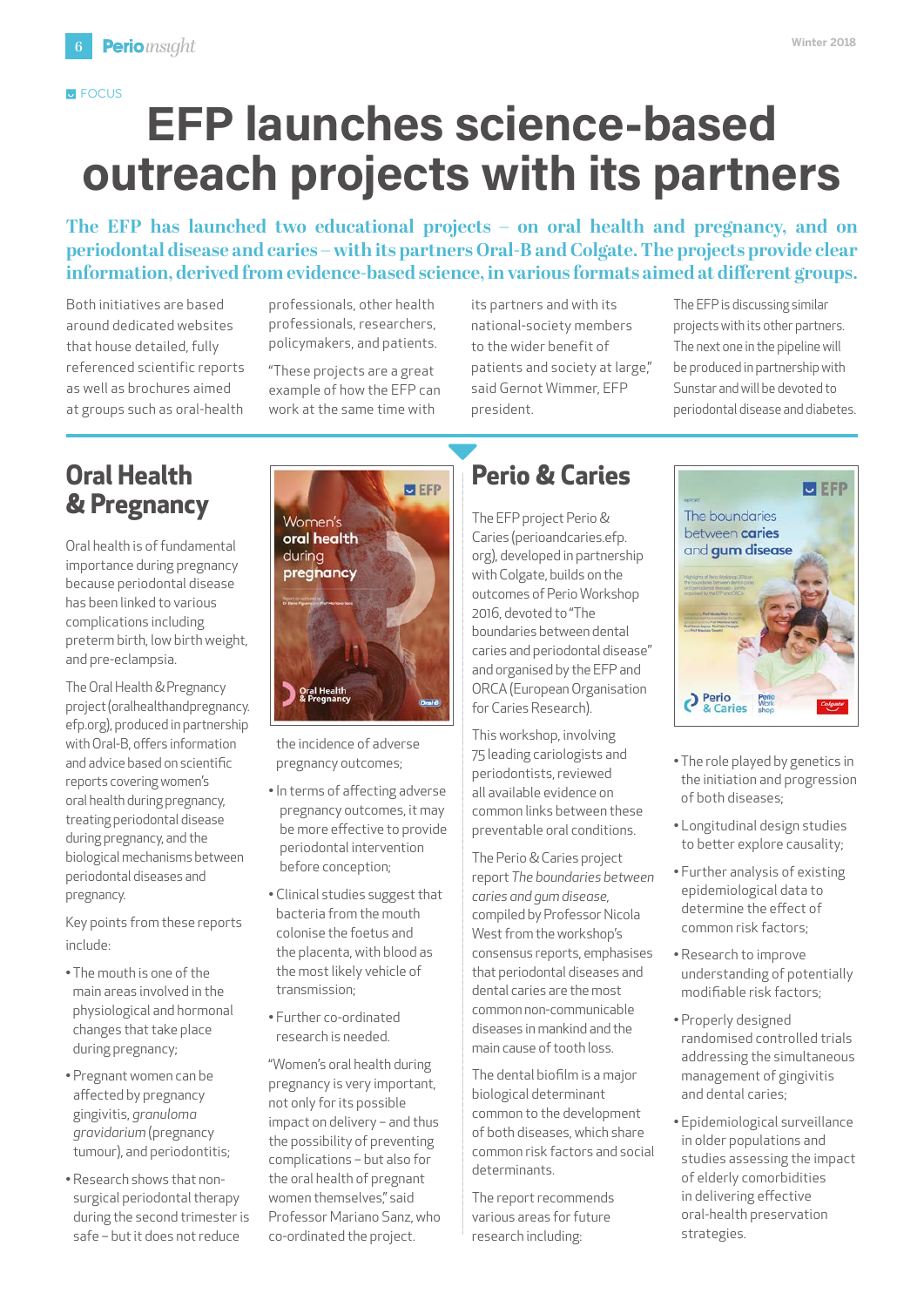# *Latest research* from the EFP's Journal of Clinical Periodontology



The *Journal of Clinical Periodontology (JCP)* is the official scientific publication of the European Federation of Periodontology. Edited by Maurizio Tonetti, the *JCP* aims to convey scientific progress in periodontology to those concerned with applying this knowledge for the benefit of the dental health of the community.

The journal is aimed primarily at clinicians, general practitioners, periodontists, as well as teachers and administrators involved in the organisation of prevention and treatment of periodontal disease. The *JCP* is published monthly and has an impact factor of 3.477. The six articles summarised below were published in the *JCP* between November 2017 and February 2018..

#### **EFP/IDF CONSENSUS**

## Scientific evidence on the links between periodontal diseases and diabetes: Consensus report and guidelines of the Perio-Diabetes Workshop

This article presents the consensus report and guidelines of the joint workshop on periodontal diseases and diabetes held by the EFP and the International Diabetes Federation (IDF) in Madrid in February 2017.

This workshop updated the evidence for the epidemiological and mechanistic associations between diabetes and periodontitis and re-examined the impact of effective periodontal therapy upon metabolic control

(glycated haemoglobin, HbA1C). There is strong evidence that people with periodontitis have elevated risk for dysglycaemia and insulin resistance. Cohort studies among people with diabetes demonstrate significantly higher HbA1C levels in patients with periodontitis (versus periodontally healthy patients), but there are insufficient data among people with type-1 diabetes. Periodontitis is also associated with an increased risk of type-2 diabetes.

Mechanistic links between periodontitis and diabetes involve elevations in interleukin (IL)-1-β, tumour necrosis factor-α, IL-6, receptor activator of nuclear factor-kappa B ligand/ osteoprotegerin ratio, oxidative stress and Toll-like receptor (TLR) 2/4 expression.

The EFP and IDF provide consensus guidelines for physicians, oral-healthcare professionals and patients to improve early diagnosis, prevention, and comanagement of diabetes and periodontitis.

Authors: *Mariano Sanz, Antonio Ceriello, Martin Buysschaert, Iain Chapple, Ryan T. Demmer, Filippo Graziani, David Herrera, Søren Jepsen, Luca Lione, Phoebus Madianos, Manu Mathur, Eduard Montanya, Lior Shapira, Maurizio Tonetti, and Daniel Vegh.*

*Published in Journal of Clinical Periodontology Volume 45, Number 2 (February 2018).*

#### **Full article: [http://](http://onlinelibrary.wiley.com/doi/10.1111/jcpe.12808/full) [onlinelibrary.wiley.com/](http://onlinelibrary.wiley.com/doi/10.1111/jcpe.12808/full) [doi/10.1111/jcpe.12808/full](http://onlinelibrary.wiley.com/doi/10.1111/jcpe.12808/full)**

#### **PERIODONTAL DISEASES**

## [At least three phenotypes exist among periodontitis patients](http://onlinelibrary.wiley.com/doi/10.1111/jcpe.12797/full)

This retrospective study sought to identify phenotypes of periodontitis patients using an unsupervised modelling technique (clustering), based on pre-treatment radiographic and microbiological characteristics. The study included data from 392 untreated periodontitis patients. A co-regularised spectral clustering algorithm was used to cluster the patients. The resulting clusters were subsequently characterised

based on their demographics, radiographic bone loss patterns, and microbial data.

The vast majority of patients fitted into one of the three main clusters (accuracy 90%):

- Cluster A (n = 18) was characterised by high prevalence and high proportions of Aggregatibacter actinomycetemcomitans, a trend for a more localised pattern of alveolar bone loss, and young individuals.
- Clusters B (n = 200) and C (n = 135) differed clearly in disease severity patterns and smoking habits, but not in microbiological characteristics.

The study concluded that, on the basis of alveolar bone loss patterns and microbiological data, untreated periodontitis patients can be clustered into at least three phenotypes. These results should be validated in other cohorts, and the clinical utility needs to be

explored based on periodontal treatment outcomes and/or disease progression.

Authors*: Chryssa Delatola, Bruno G. Loos, Evgeni Levin, and Marja L. Laine.*

*Published in Journal of Clinical Periodontology Volume 44, Number 11 (November 2017).*

**Full article: [http://](http://onlinelibrary.wiley.com/doi/10.1111/jcpe.12797/full) [onlinelibrary.wiley.com/](http://onlinelibrary.wiley.com/doi/10.1111/jcpe.12797/full) [doi/10.1111/jcpe.12797/full](http://onlinelibrary.wiley.com/doi/10.1111/jcpe.12797/full)**

#### **PERIODONTAL DISEASES**

### Natural history of periodontitis: Disease progression and tooth loss over 40 years

This study assessed long-term attachment and periodontitisrelated tooth loss (PTL) in untreated periodontal disease over 40 years.

The data used originated from the natural-history-of-periodontitis study in Sri Lankan tea labourers first examined in 1970. In 2010, 75 subjects (15.6%) of the original cohort were re-examined.

PTL over 40 years varied between 0 and 28 teeth (mean 13.1). Four subjects presented with no PTL, while 12 were edentulous. Logistic regression revealed attachment loss as a statistically significant covariate for PTL (p < .004). Markov chain analysis showed that smoking and calculus were associated with disease initiation and that calculus, plaque, and gingivitis were associated with loss of attachment

and progression to advanced disease.

These results highlight the importance of treating early periodontitis along with smoking cessation in those under 30 years of age. They further show that calculus removal, plaque control, and the control of gingivitis are essential in preventing disease progression, further loss of attachment, and tooth loss.

Authors: *Christoph A. Ramseier, Age Anerud, Mary Dulac, Martina Lulic, Mary P. Cullinan, Gregory J. Seymour, Malcolm J. Faddy, Walter Bürgin, Marc Schätzle, and Niklaus P. Lang.*

*Published in Journal of Clinical Periodontology Volume 44, Number 12 (December 2017).*

**Full article: [http://online](http://onlinelibrary.wiley.com/doi/10.1111/jcpe.12782/full)[library.wiley.com/doi/10.1111/](http://onlinelibrary.wiley.com/doi/10.1111/jcpe.12782/full) [jcpe.12782/full](http://onlinelibrary.wiley.com/doi/10.1111/jcpe.12782/full)**